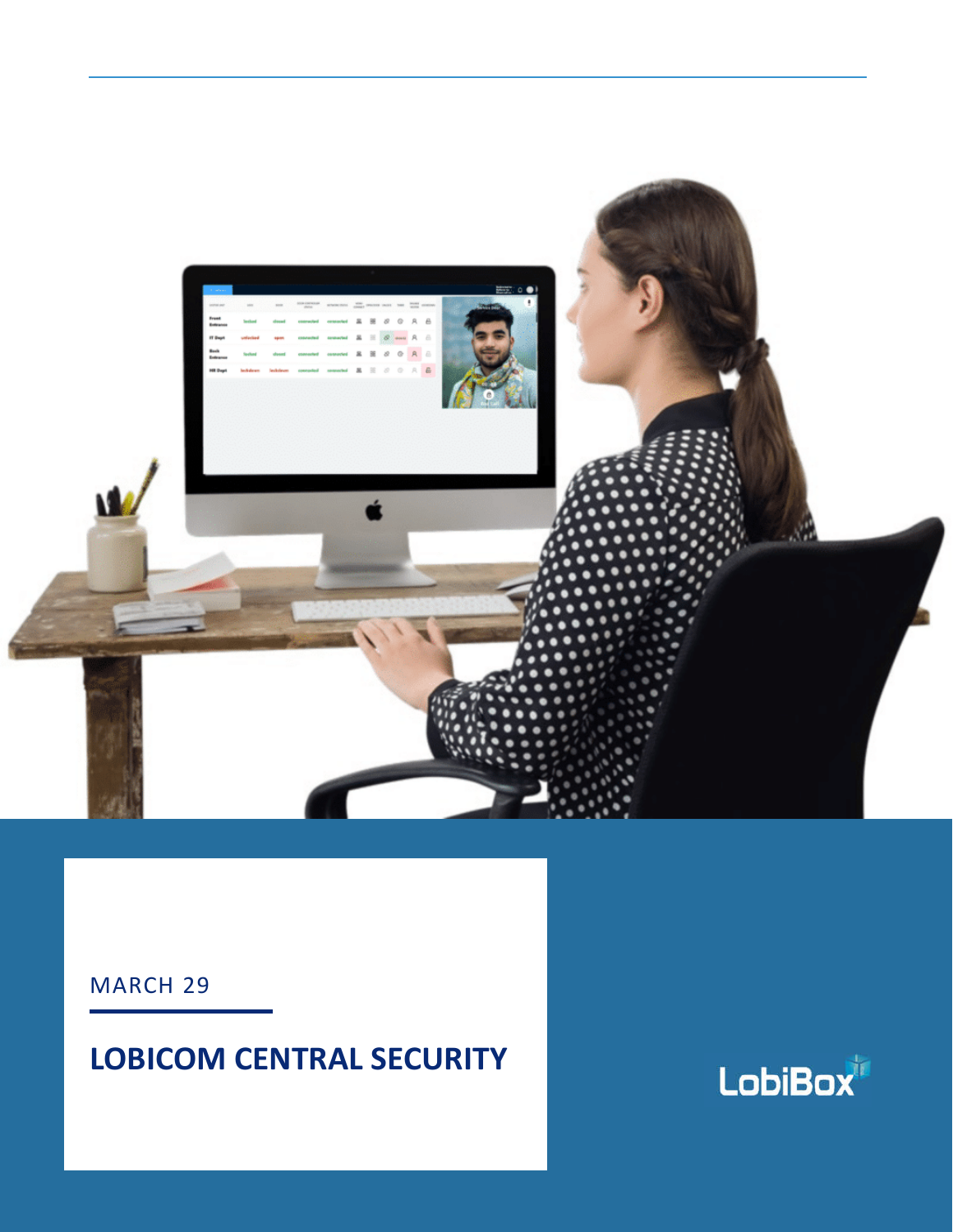# **Table of Contents**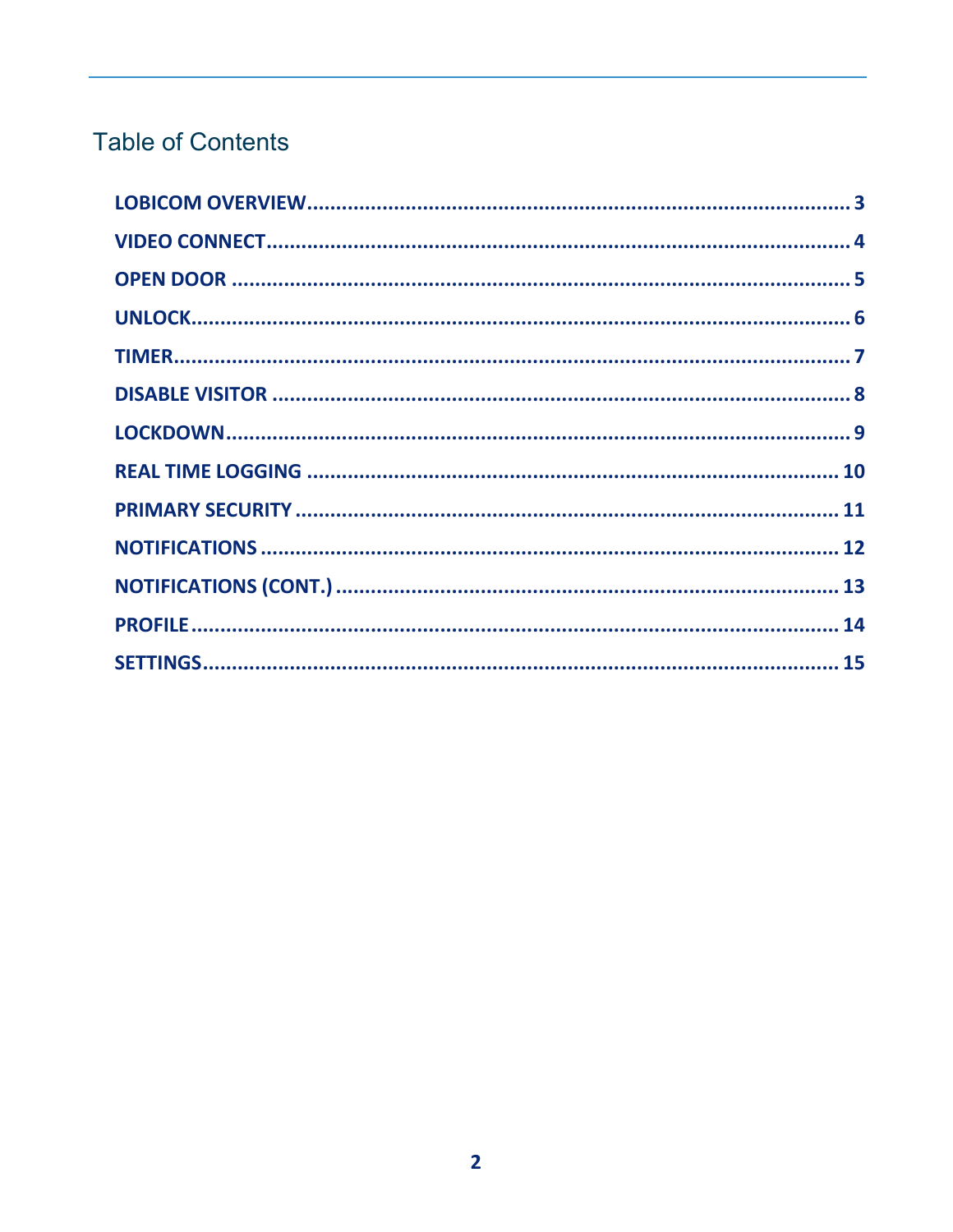## LOBICOM OVERVIEW

| <b>IS Dashboard</b>   |        |        |                                  |                |                  |              |          |              |                           |            | <b>Primary security: Chris Pryor</b> | Redirected to: -<br><b>Rollover to: Josh Bray</b> |  |
|-----------------------|--------|--------|----------------------------------|----------------|------------------|--------------|----------|--------------|---------------------------|------------|--------------------------------------|---------------------------------------------------|--|
| <b>VISITOR UNIT</b>   | LOCK   | DOOR   | DOOR CONTROLLER<br><b>STATUS</b> | NETWORK STATUS | VIDEO<br>CONNECT | OPEN<br>DOOR | UNLOCK   | TIMER        | DISABLE<br><b>VISITOR</b> | LOCKDOWN   | <b>Real time logging</b>             | Acknowledge All                                   |  |
| <b>Fitness Center</b> | locked | closed | connected                        | connected      | 晑                | ЭE           | $\infty$ | $\mathbb{G}$ | $\mathcal{R}$             | 6          |                                      | 一                                                 |  |
| <b>Front Gate</b>     | locked | closed | connected                        | connected      | 晑                | $\exists E$  | $\infty$ | $\mathbb{G}$ | $\beta$                   | $\boxplus$ |                                      | heo Data                                          |  |
|                       |        |        |                                  |                |                  |              |          |              |                           |            |                                      |                                                   |  |
|                       |        |        |                                  |                |                  |              |          |              |                           |            |                                      |                                                   |  |
|                       |        |        |                                  |                |                  |              |          |              |                           |            |                                      |                                                   |  |
|                       |        |        |                                  |                |                  |              |          |              |                           |            |                                      |                                                   |  |
|                       |        |        |                                  |                |                  |              |          |              |                           |            |                                      |                                                   |  |
|                       |        |        |                                  |                |                  |              |          |              |                           |            |                                      |                                                   |  |

- **1. Visitor Unit:** Displays the name of Visitor Unit.
- **3. Door:** Displays the door status Closed or Open.
- **5. Network Status:** Displays the Visitor Unit's network status – Connected or Not Connected.
- **7. Open Door:** Allows the administrators and security personnel to open door from dashboard.
- **9. Timer:** Allows the administrators and security personnel to unlock door for a set amount of time. Door will lock once timer has expired.
- **11. Lockdown:** Allows the administrators and security personnel to disable entry for all members and visitors by locking down the facility.
- **2. Lock:** Displays the lock status Locked, Lockdown, Open or Unlocked.
- **4. Door Controller Status:** Displays the door controller status – Connected or Not Connected.
- **6. Video Connect:** Allows the administrators and security personnel to start a video call with the Visitor Unit on the dashboard.
- **8. Unlock:** Allows the administrators and security personnel to unlock door from dashboard. **The door will remain unlocked until the Unlock icon is pressed.**
- **10. Disable Visitor:** Allows the administrators and security personnel to disable building access for visitor codes and QR codes.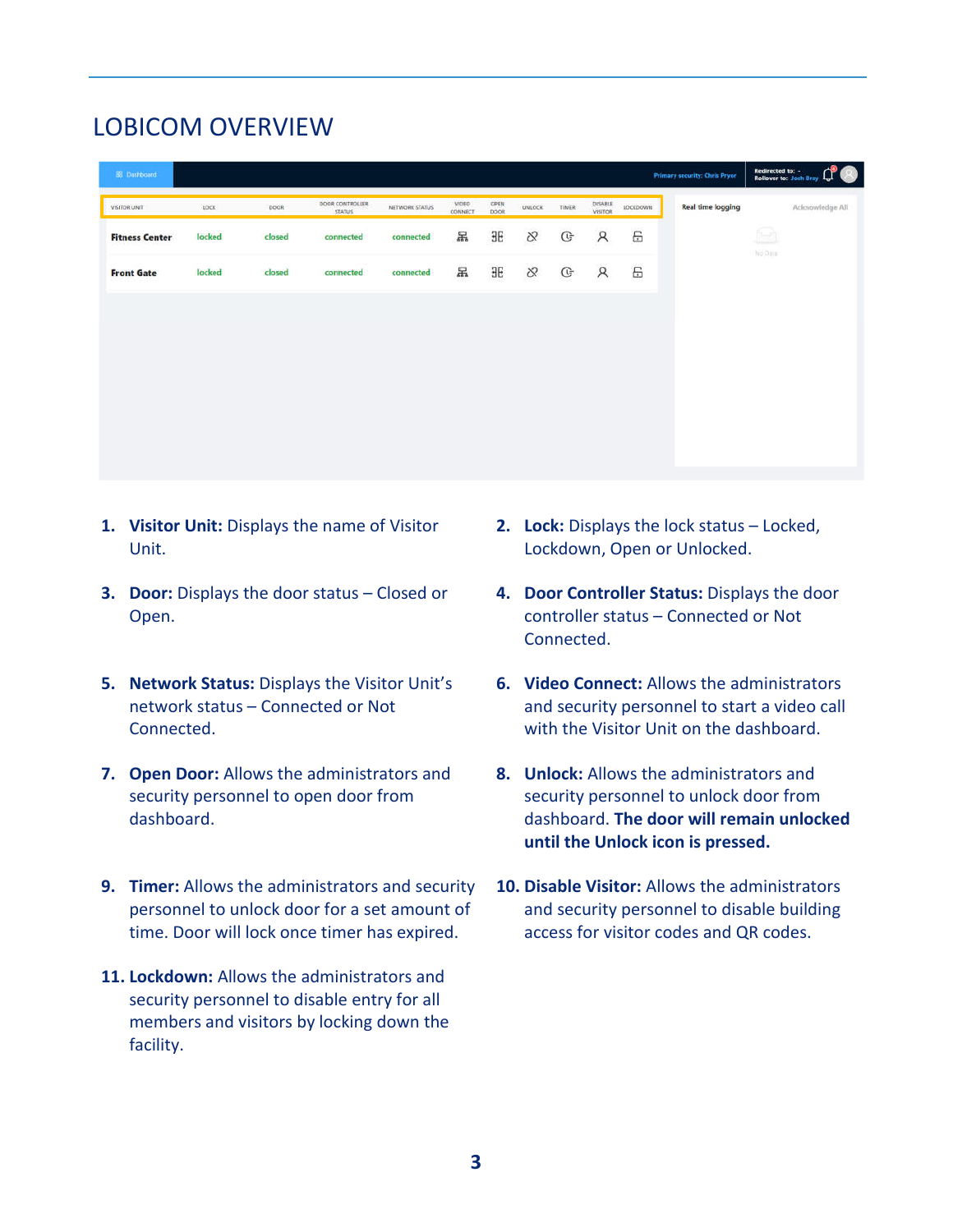# VIDEO CONNECT

Video Connect icon allows the administrators and security personnel to video call the Visitor Unit from the dashboard.

| 88 Dashboard                    |        |                   |                                  |                |                   |              |           |                         |                    |                               | <b>Primary security: Chris Pryor</b> | Redirected to: .<br>Rollover to: Josh Bray (<br>® |
|---------------------------------|--------|-------------------|----------------------------------|----------------|-------------------|--------------|-----------|-------------------------|--------------------|-------------------------------|--------------------------------------|---------------------------------------------------|
| VISITOR UNIT                    | LOCK   | 0.0129.15<br>DOOR | DOOR CONTROLLER<br><b>STATUS</b> | NETWORK STATUS | VIDEO:<br>CONNECT | OPEN<br>DOOR | UNLOCK    | <b>ALCOHOL</b><br>TIMER | DISABLE<br>VISITOR | <b>CONTRACTOR</b><br>LOCKDOWN |                                      |                                                   |
| <b>Fitness</b><br><b>Center</b> | locked | closed            | connected                        | connected      | 吊                 | 96           | 8         | G                       | $\beta$            | 6                             |                                      | <b>Front Gate</b>                                 |
| <b>Front Gate</b>               | locked | closed            | connected                        | connected      | 品                 | 36           | $\otimes$ | G                       | $\beta$            | 6                             |                                      |                                                   |
|                                 |        |                   |                                  |                |                   |              |           |                         |                    |                               |                                      | Library.<br>00:32<br>A<br>End Call                |

- 1. **Fig.** Video Connect: Click to start video connect call for that specific Visitor Unit.
- 2. **End Video Connect:** Click to end video connect call.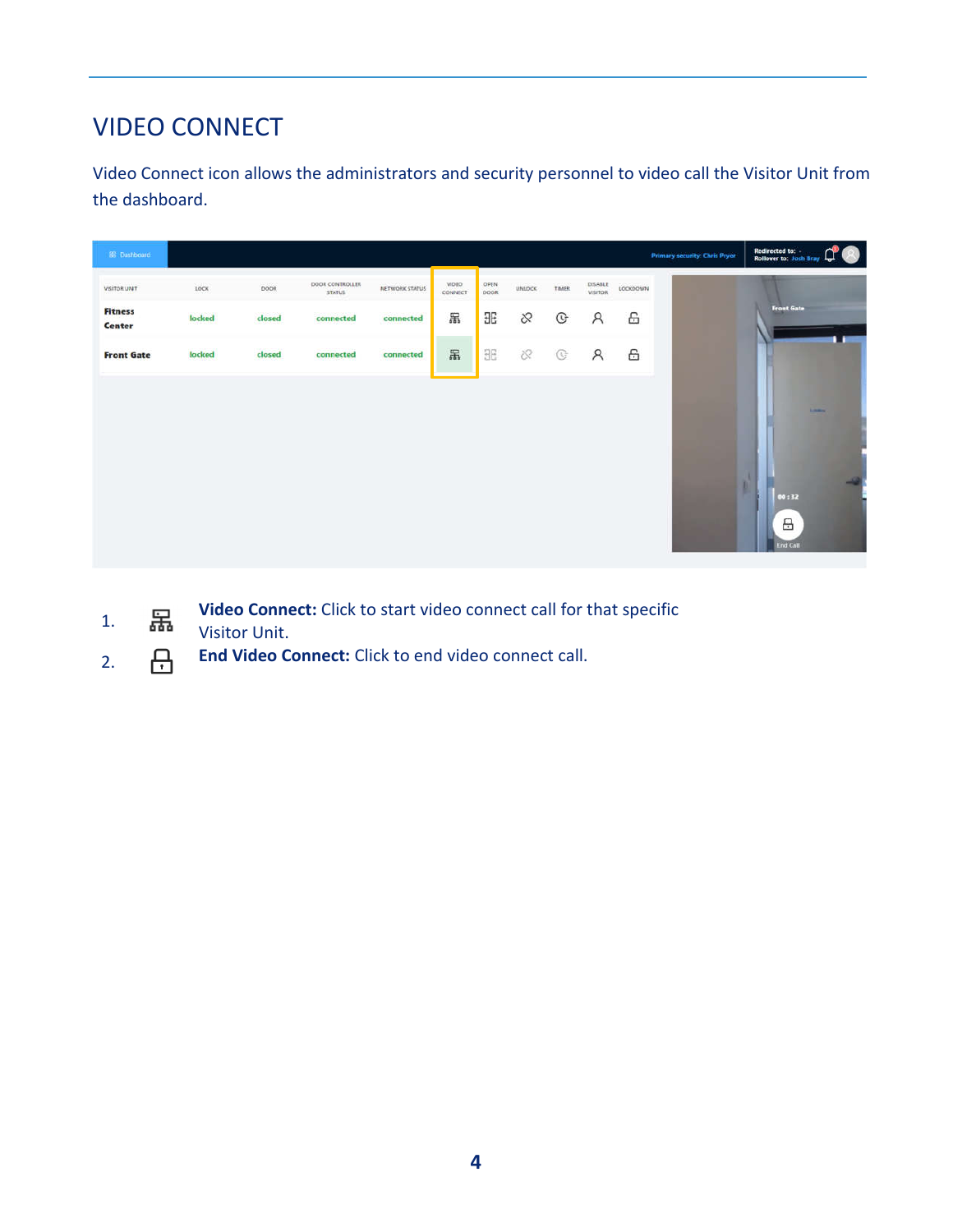## OPEN DOOR

Open Door icon allows the administrators and security personnel to open door within the dashboard. The lock status will immediately change to "open". However, the door status will not change until the door is physically open.

1. **Open door icon:** Click to open door for that specific Visitor Unit.

The lock status will change to "locked" based on the timeframe set within the Admin Dashboard for the Visitor Unit's Door Controller. The door status will change to "closed" once it has been closed.

| E Dashboard           |        |        |                                  |                |                   |              |               |       |                    |          | <b>Primary security: Chris Pryor</b>                            | Redirected to: -<br><b>Rollover to: Josh Bray</b> | ليبا            |
|-----------------------|--------|--------|----------------------------------|----------------|-------------------|--------------|---------------|-------|--------------------|----------|-----------------------------------------------------------------|---------------------------------------------------|-----------------|
| VISITOR UNIT          | LOCK   | DOOR.  | DOOR CONTROLLER<br><b>STATUS</b> | NETWORK STATUS | vitito<br>CONNECT | OPEN<br>DOOR | <b>UNLOCK</b> | TIMTR | DISABLE<br>VISITOR | LOCKDOWN | <b>Real time logging</b>                                        |                                                   | Acknowledge All |
| <b>Fitness Center</b> | open   | open   | connected                        | connected      | 品                 | <b>HE</b>    | $\otimes$     | G     | $\mathcal{R}$      | 6        | Suitabez 12-24-244<br>Fitness Center Door physically opened     |                                                   | $\odot$         |
| <b>Front Gate</b>     | locked | closed | connected                        | connected      | 品                 | <b>HE</b>    | $\infty$      | G     | $\beta$            | 6        | Tuesday, 1224 PM<br>Fitness Center Door Opened via Security App |                                                   | $\circ$         |
|                       |        |        |                                  |                |                   |              |               |       |                    |          |                                                                 |                                                   |                 |
|                       |        |        |                                  |                |                   |              |               |       |                    |          |                                                                 |                                                   |                 |
|                       |        |        |                                  |                |                   |              |               |       |                    |          |                                                                 |                                                   |                 |
|                       |        |        |                                  |                |                   |              |               |       |                    |          |                                                                 |                                                   |                 |
|                       |        |        |                                  |                |                   |              |               |       |                    |          |                                                                 |                                                   |                 |
|                       |        |        |                                  |                |                   |              |               |       |                    |          |                                                                 |                                                   |                 |
|                       |        |        |                                  |                |                   |              |               |       |                    |          |                                                                 |                                                   |                 |
|                       |        |        |                                  |                |                   |              |               |       |                    |          |                                                                 |                                                   |                 |

**Note**: A notification is sent through LobiCom when the door has been open too long.

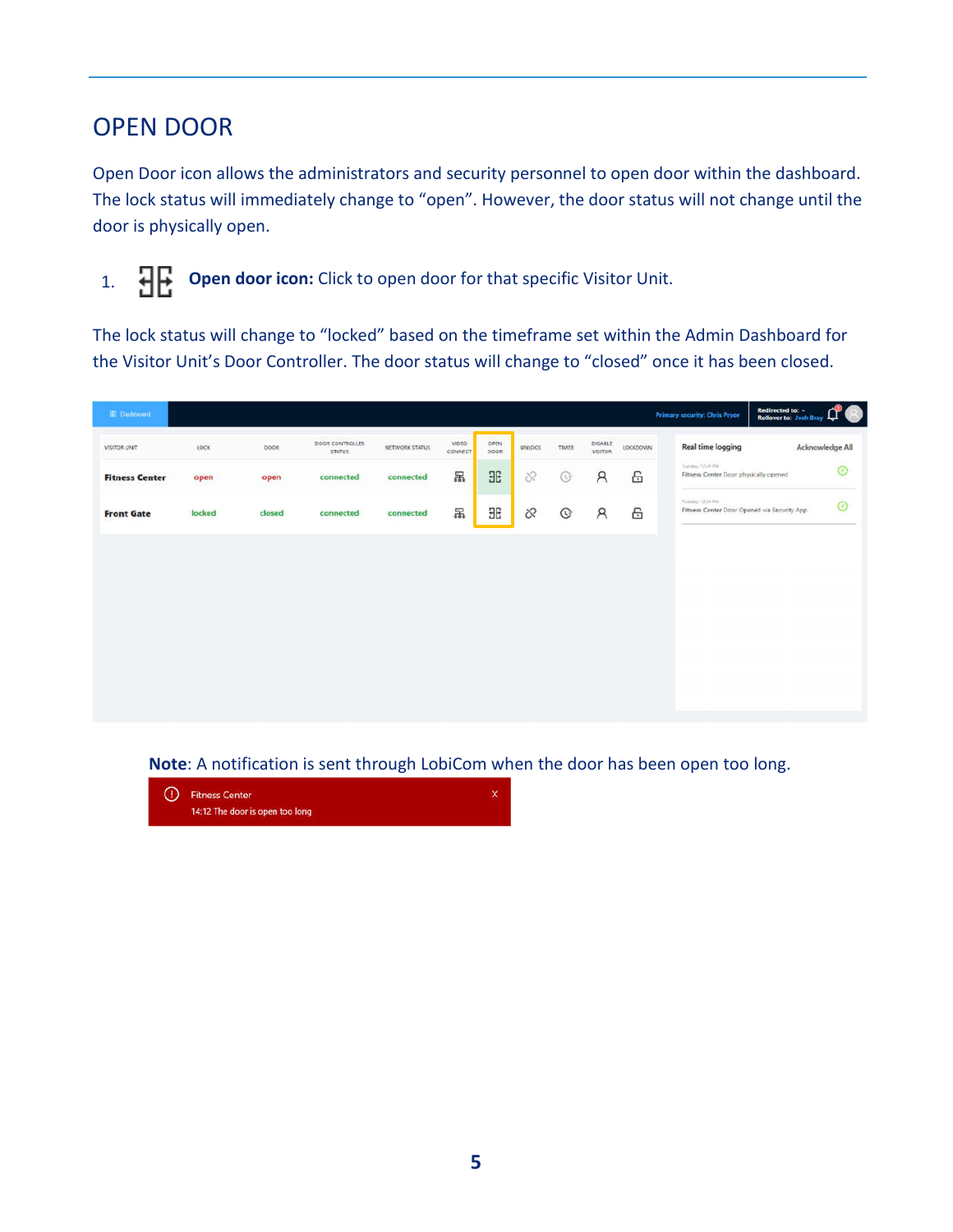## UNLOCK

Unlock icon allows the administrators and security personnel to unlock door for the Visitor Unit within the dashboard. The lock status will immediately change to "unlocked" and the Open Door and Lockdown icons will be disabled. However, the door status will not change until the door is physically open.



2.

1. **X Unlock:** Click to unlock for that specific Visitor Unit.

**Deactivate Unlock:** Click to deactivate, the Door and Lock status ঔ will update to their respective status. Also, the Open Door and Lockdown icons will be enabled.

| 图 Dashboard           |          |             |                                  |                |                                |              |          |              |                    |          | Primary security: Chris Pryor.                              | Redirected to:<br>Rollover to: Josh Bray |                 |
|-----------------------|----------|-------------|----------------------------------|----------------|--------------------------------|--------------|----------|--------------|--------------------|----------|-------------------------------------------------------------|------------------------------------------|-----------------|
| VISITOR UNIT          | SOCK     | <b>DOOR</b> | DOOR CONTROLLER<br><b>STATUS</b> | NETWORK STATUS | <b>VIDEO</b><br><b>CONNECT</b> | OPEN<br>DOOR | UNIOCK   | TIMER        | DISABLE<br>VISITOR | LOCKDOWN | <b>Real time logging</b>                                    |                                          | Acknowledge All |
| <b>Fitness Center</b> | unlocked | open        | connected                        | connected      | 昂                              | <b>BB</b>    | $\infty$ | $\mathbb{G}$ | $\mathcal{R}$      | 6        | Tuester, (223 Fol.<br>Fitness Center Door physically opened |                                          | Ø               |
| <b>Front Gate</b>     | locked   | closed      | connected                        | connected      | 吊                              | ЭE           | S.       | $\mathbb{G}$ | $\beta$            | 6        | Fessing, SEELIM<br>Fitness Center Door is unlocked.         |                                          | $\odot$         |
|                       |          |             |                                  |                |                                |              |          |              |                    |          |                                                             |                                          |                 |
|                       |          |             |                                  |                |                                |              |          |              |                    |          |                                                             |                                          |                 |
|                       |          |             |                                  |                |                                |              |          |              |                    |          |                                                             |                                          |                 |
|                       |          |             |                                  |                |                                |              |          |              |                    |          |                                                             |                                          |                 |
|                       |          |             |                                  |                |                                |              |          |              |                    |          |                                                             |                                          |                 |
|                       |          |             |                                  |                |                                |              |          |              |                    |          |                                                             |                                          |                 |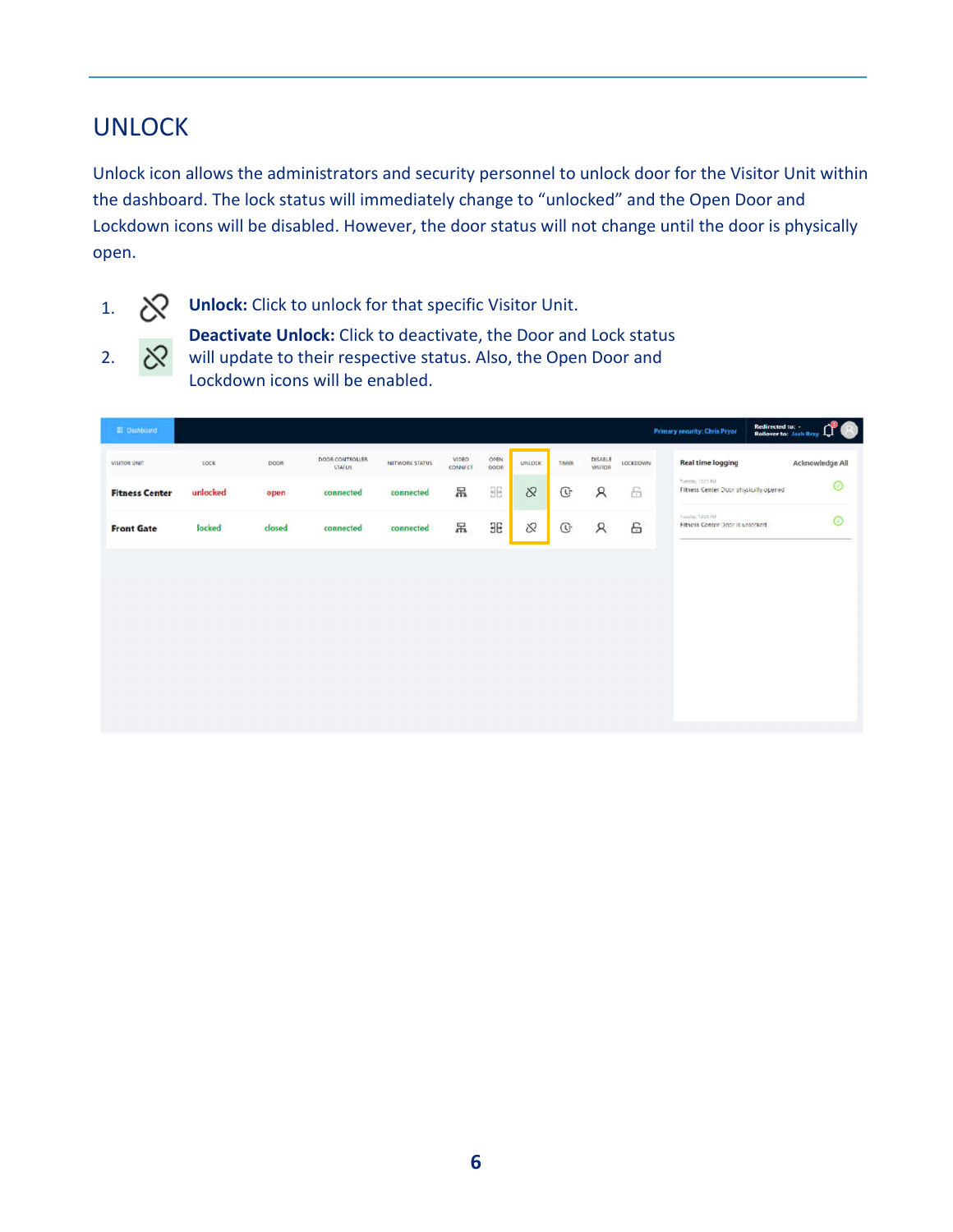### TIMER

Timer icon allows the administrators and security personnel to unlock door for a time duration. The lock status will immediately change to "unlocked" and the Open Door and Lockdown icons will be disabled. However, the door status will not change until the door is physically open.

- 1. *C***:** Timer: Click to set timer and unlock door for that specific Visitor Unit.
- $\otimes$ 2.

**Deactivate Timer:** Click the active unlock icon to deactivate timer or let the timer expire. The Door and Lock status will change to their respective status. Also, the Open Door and Lockdown icons will be enabled. 3. **Update Timer:** Click the active time for the time duration window to appear

and then update timer.

| <b>SI</b> Dashboard   |          |             |                                  |                |                   |                               |               |              |                    |                 | Primary security: Chris Pryor                            | Redirected to: -<br>Rollover to: Josh Bray |
|-----------------------|----------|-------------|----------------------------------|----------------|-------------------|-------------------------------|---------------|--------------|--------------------|-----------------|----------------------------------------------------------|--------------------------------------------|
| <b>VISITOR UNIT</b>   | LOCK     | <b>DOOR</b> | DOOR CONTROLLER<br><b>STATUS</b> | NETWORK STATUS | VIDEO.<br>CONNECT | OPEN.<br><b>DOOK</b>          | <b>UNLOCK</b> | TIMER        | DELABLE<br>VISITOR | <b>LOCKDOWN</b> | <b>Real time logging</b>                                 | Acknowledge All                            |
| <b>Fitness Center</b> | unlocked | open        | connected<br><b>DESCRIPTION</b>  | connected      | 晑                 | $\exists E$                   | $\infty$      | 00:00:46     | $\mathcal{R}$      | $\ominus$       | haven thirt Pd.<br>Fitness Center Door physically opened | $^{\circ}$                                 |
| <b>Front Gate</b>     | locked   | closed      | connected                        | connected      | 晑                 | $\overline{\text{a}}\text{E}$ | $\otimes$     | $\mathbb{G}$ | $\mathcal{R}$      | 6               | Tunitis (2/2) Pel<br>Fitness Center Door is unlocked     | Ø                                          |
|                       |          |             |                                  |                |                   |                               |               |              |                    |                 |                                                          |                                            |
|                       |          |             |                                  |                |                   |                               |               |              |                    |                 |                                                          |                                            |
|                       |          |             |                                  |                |                   |                               |               |              |                    |                 |                                                          |                                            |
|                       |          |             |                                  |                |                   |                               |               |              |                    |                 |                                                          |                                            |
|                       |          |             |                                  |                |                   |                               |               |              |                    |                 |                                                          |                                            |
|                       |          |             |                                  |                |                   |                               |               |              |                    |                 |                                                          |                                            |
|                       |          |             |                                  |                |                   |                               |               |              |                    |                 |                                                          |                                            |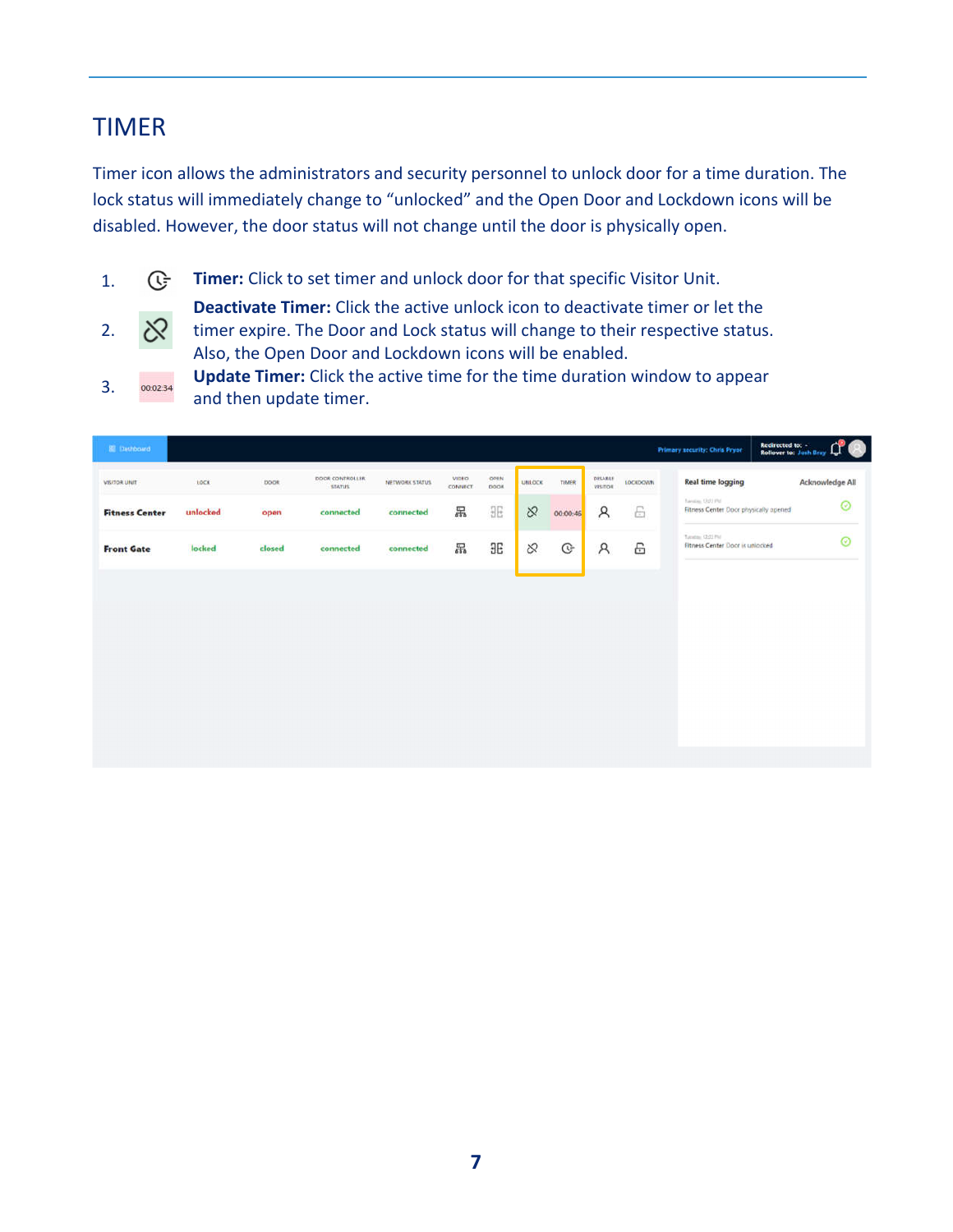## DISABLE VISITOR

Disable Visitor icon will hide the "Call a member" and "Visitor code" buttons on the Visitor Unit. The "I need assistance" button will still be available to call the security personnel. However, members will still have building access by using a fob, badge, or mobile app.

- 1. **Disable Visitor:** Click to disable visitors for that specific Visitor Unit.
- **Deactivate Disable Visitor:** Click the active disable visitor icon to  $\mathcal{R}$ 2. deactivate. The "Call a member" and "Visitor Code" buttons will reappear on the Visitor Unit.

| <b>BE</b> Distribuint |        |        |                                  |                |                  |              |          |              |                           |                     | <b>Primary security: Chris Pryor</b>                           | Redirected to: -<br><b>Rollover to: Josh Bray</b><br>لمرساء |
|-----------------------|--------|--------|----------------------------------|----------------|------------------|--------------|----------|--------------|---------------------------|---------------------|----------------------------------------------------------------|-------------------------------------------------------------|
| VISITOR UNIT          | LOCK   | DOOR   | DOOR CONTROLLER<br><b>STATUS</b> | NETWORK STATUS | VIDEO<br>connect | OPEN<br>poon | UNLOCK   | <b>TIMER</b> | DISABLE<br><b>VISITOR</b> | LOCKDOWN            | <b>Real time logging</b>                                       | Acknowledge All                                             |
| <b>Fitness Center</b> | locked | closed | connected                        | connected      | 品                | <b>BB</b>    | $\infty$ | $\mathbb{G}$ | $\mathcal{R}$             | $\frac{\mu}{\ln 2}$ | Tunday 1208194<br>Fitness Center Door is cisabled for visitors | Ø                                                           |
| <b>Front Gate</b>     | locked | closed | connected                        | connected      | 吊                | <b>HE</b>    | $\infty$ | $\mathbb{G}$ | $\mathcal{R}$             | 6                   |                                                                |                                                             |
|                       |        |        |                                  |                |                  |              |          |              |                           |                     |                                                                |                                                             |
|                       |        |        |                                  |                |                  |              |          |              |                           |                     |                                                                |                                                             |
|                       |        |        |                                  |                |                  |              |          |              |                           |                     |                                                                |                                                             |
|                       |        |        |                                  |                |                  |              |          |              |                           |                     |                                                                |                                                             |
|                       |        |        |                                  |                |                  |              |          |              |                           |                     |                                                                |                                                             |
|                       |        |        |                                  |                |                  |              |          |              |                           |                     |                                                                |                                                             |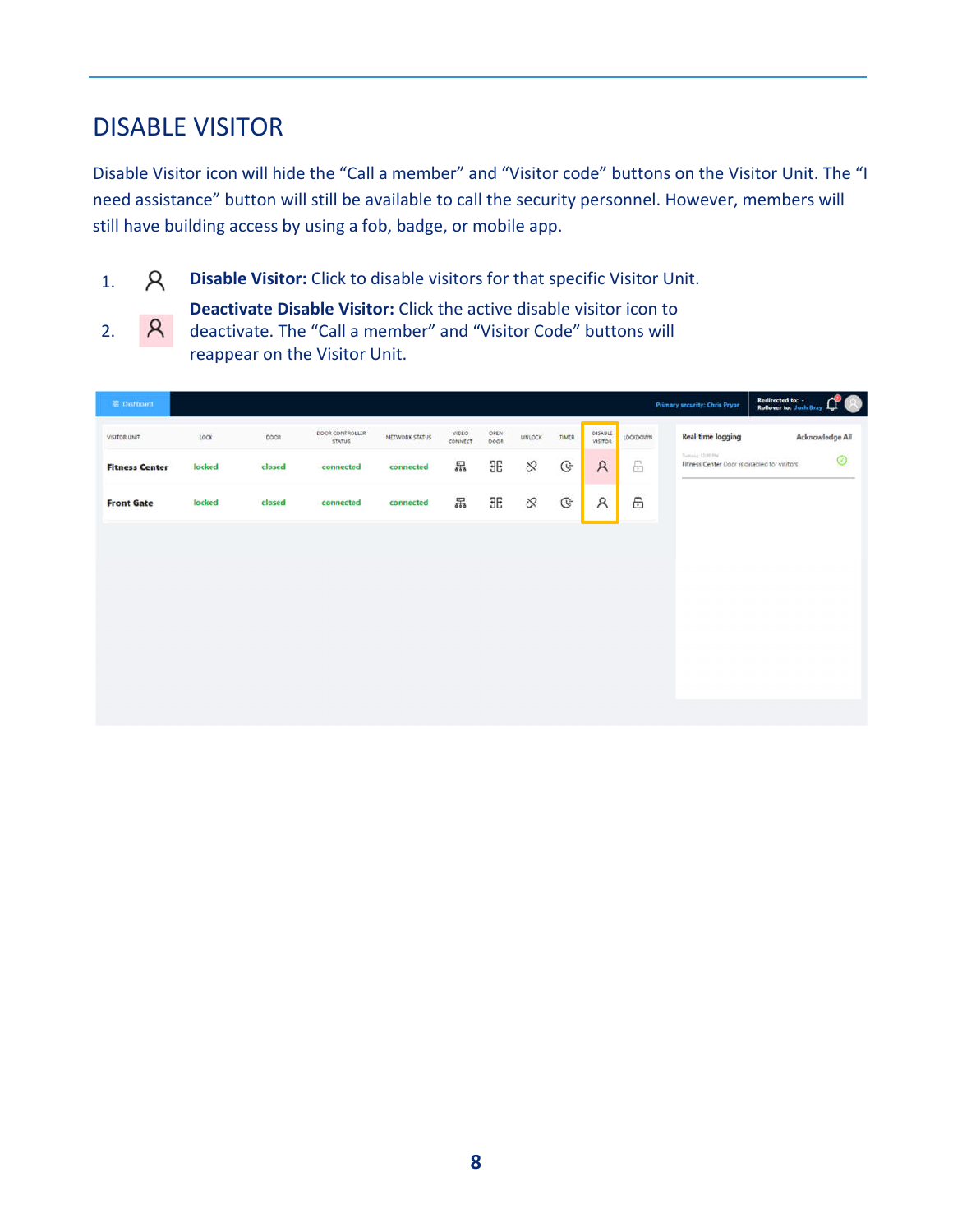## LOCKDOWN

The lockdown icon will **disable** access into the building for members and visitors using the Visitor Unit. The administrators and security personnel can still use the Video Connect feature through LobiCom.



2.

1. **Lockdown:** Click lockdown icon for that specific Visitor Unit.

**Deactivate Lockdown:** Click the active lockdown icon to 6 deactivate. Members and Visitors can now gain access into the building through the Visitor Unit.

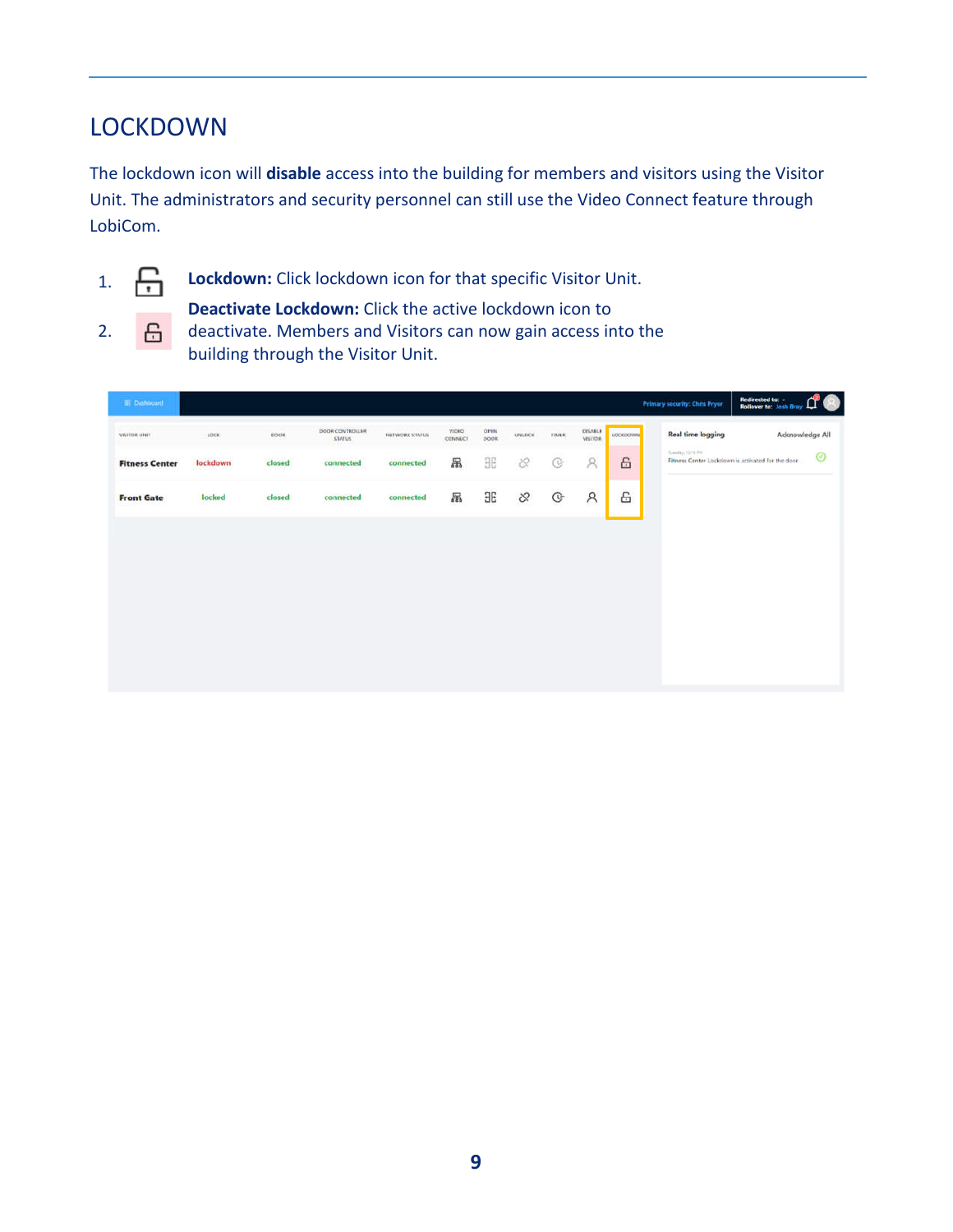# REAL TIME LOGGING

Displays the event details for the Visitor Units. All events are saved and available in Reports on the Admin Dashboard.

1. **Acknowledge All:** Click to clear list of logs.

|                       |        |        | DOOR CONTROLLER |                | VIDEO   | OPEN      |          |       | DESABLE        |          |                                                                         |   |
|-----------------------|--------|--------|-----------------|----------------|---------|-----------|----------|-------|----------------|----------|-------------------------------------------------------------------------|---|
| <b>VISITOR UNIT</b>   | LOCK   | DOOR.  | <b>STATUS</b>   | NETWORK STATUS | CONNECT | DOOR.     | UNIDEK   | TIMER | <b>VISITOR</b> | LOCKDOWN | <b>Real time logging</b><br>Acknowledge All                             |   |
| <b>Fitness Center</b> | locked | closed | connected       | connected      | 呂       | <b>HE</b> | $\infty$ | G     | R              | 岳        | Tanalas 1228 PM<br>Front Gate Door is enabled for visitors              | ⊚ |
| <b>Front Gate</b>     | locked | closed | connected       | connected      | 吊       | <b>HE</b> | 8        | G     | R              | 6        | Turning 12/10/92<br>Front Gate Door is disabled for visitors            | ⊚ |
|                       |        |        |                 |                |         |           |          |       |                |          | Tuesto: (228 PM)<br>Front Gate Door is locked                           | ⊚ |
|                       |        |        |                 |                |         |           |          |       |                |          | Zusabin (228 NV)<br>Fitness Center Lockdown is deactivated for the door | ⊚ |
|                       |        |        |                 |                |         |           |          |       |                |          | Funsilian T22T PM<br>Front Gate Door is unlocked                        | ⊚ |
|                       |        |        |                 |                |         |           |          |       |                |          | Sweding 3227 PM<br>Fitness Center Lockdown is activated for the door    | ⊚ |
|                       |        |        |                 |                |         |           |          |       |                |          | Neider 1227 PM<br>Front Gate Security connect ended                     | ⊚ |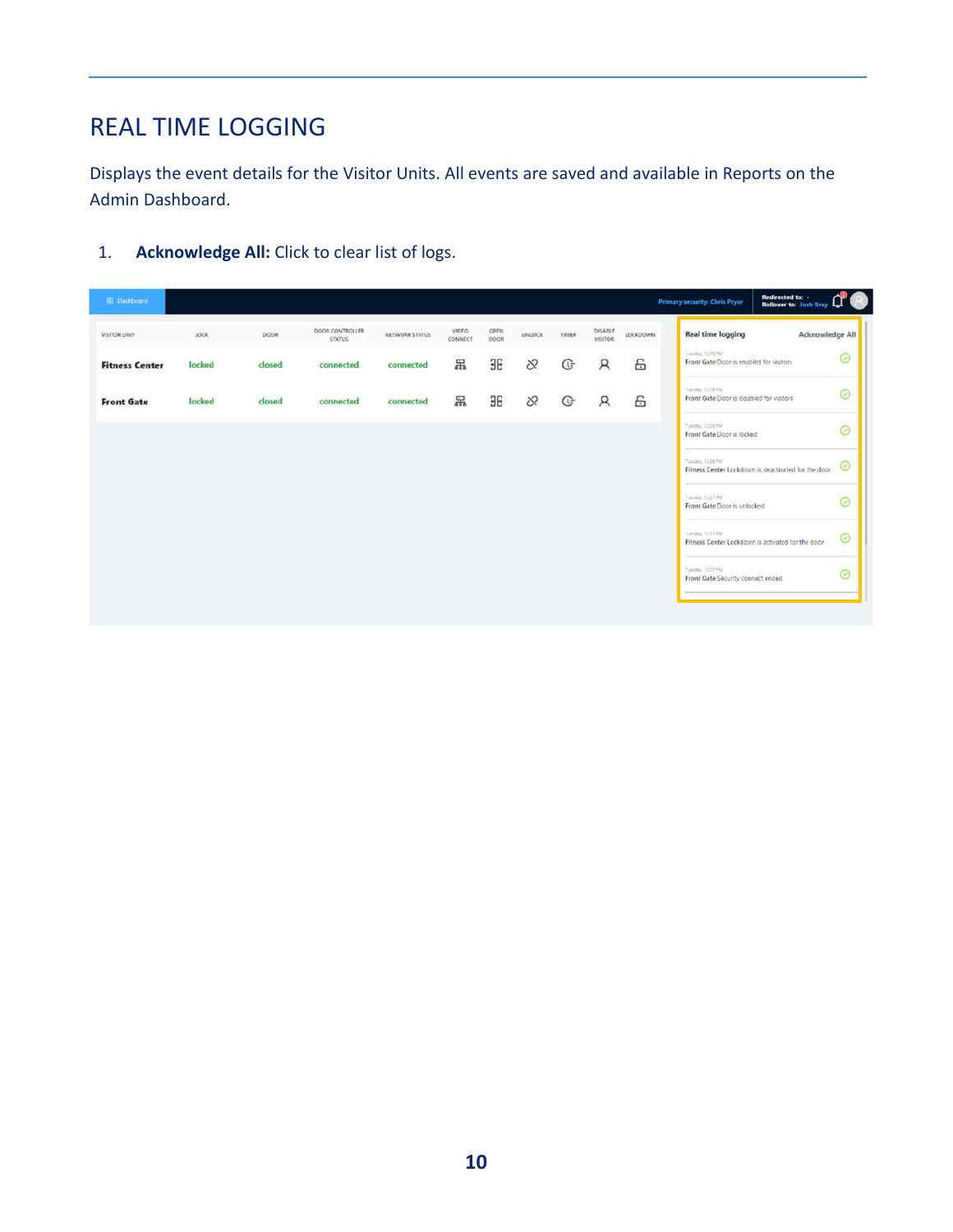## PRIMARY SECURITY

Primary Security will have their settings (Redirect or Rollover calls) applied to LobiCom. These settings allow the Primary Security to answer **I Need Assistance** calls through LobiCom or LobiBox Mobile App. The Redirect or Rollover settings can be assigned to the primary security or another security personnel.

All administrators and security personnel can be logged into LobiCom and utilize the features. However, only one member can be enabled as Primary Security.

**Redirected to:** The **I need assistance** calls from the Visitor Units will immediately call the mobile app of the assigned member without the call being displayed in LobiCom.

**Rollover to:** The **I need assistance** calls from the Visitor Unit will ring on LobiCom for the currently logged in administrators and security personnel to answer. If no one answers through LobiCom, then it will forward (Rollover) the call to the mobile app of the assigned member.

**Note:** The company must **always** have a Primary Security to receive the I Need Assistance calls. If no administrator or security personnel is logged into LobiCom, we recommend the Primary Security use Redirect or Rollover.

| LOCK | <b>DOOR</b>                                  | <b>DOOR</b><br><b>CONTROLLER</b><br><b>STATUS</b> | <b>NETWORK</b><br><b>CTATIIC</b> | <b>VIDEO</b><br>CONTRACT                       | OPEN DOOR | <b>UNLOCK</b> | <b>TIMER</b>                                                                                                          | <b>DISABLE</b><br><b>VISITOR</b> | <b>LOCKDOWN</b>                              |
|------|----------------------------------------------|---------------------------------------------------|----------------------------------|------------------------------------------------|-----------|---------------|-----------------------------------------------------------------------------------------------------------------------|----------------------------------|----------------------------------------------|
|      |                                              |                                                   |                                  |                                                |           |               | $\mathbb{G}$                                                                                                          | $\mathcal{R}$                    | 吕                                            |
|      |                                              |                                                   |                                  |                                                |           |               | $\mathbb{G}$                                                                                                          | $\mathcal{R}$                    | 6                                            |
|      |                                              |                                                   |                                  |                                                |           |               |                                                                                                                       |                                  | <b>Acknowledge All</b>                       |
|      |                                              |                                                   |                                  |                                                |           |               |                                                                                                                       |                                  |                                              |
|      |                                              |                                                   |                                  |                                                |           |               |                                                                                                                       |                                  |                                              |
|      |                                              |                                                   |                                  |                                                |           |               |                                                                                                                       |                                  |                                              |
|      | locked<br>locked<br><b>Real time logging</b> |                                                   |                                  | Is it your shift?<br>Settings will be applied. |           |               | <b>Primary security: Chris Pryor</b><br>If it is your shift we'll enable you as a Primary Security and your<br>NO YES |                                  | Redirected to: -<br>Rollover to: Chris Pryor |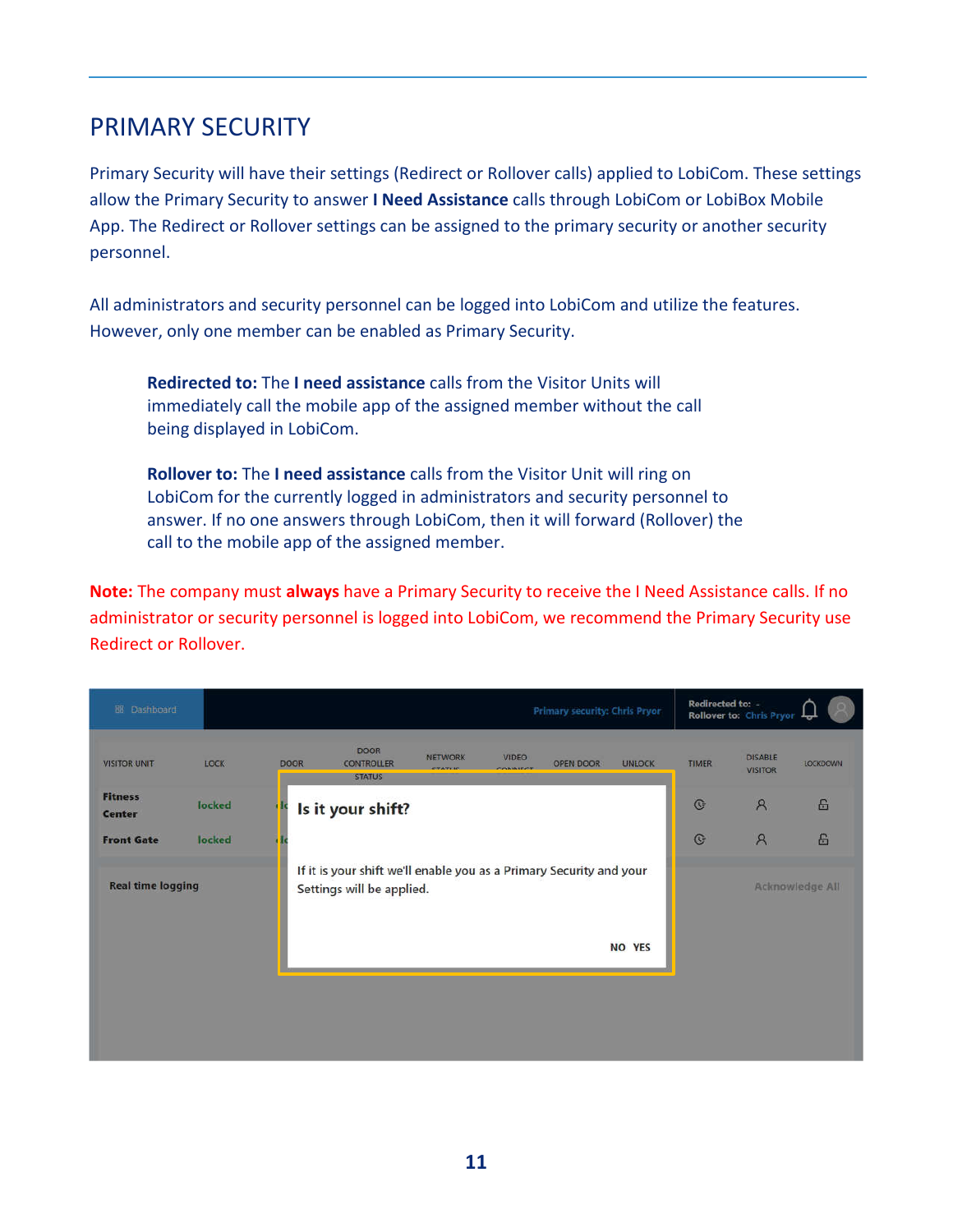## **NOTIFICATIONS**

Displays all notifications for the Visitor Units. All notifications are saved and available in Reports on the Admin Dashboard.



**Notifications:** Click notification icon to see list. **Acknowledge All:** Click to clear list of notifications. **Snooze:** Click to keep notification in the list. **Got It:** Click to remove the notification from list.

| <b>B</b> Dathboard       |        |             |                                  |                    |                      |                  | Primary security | <b>Natifications</b><br>$\mathsf{x}$                            |
|--------------------------|--------|-------------|----------------------------------|--------------------|----------------------|------------------|------------------|-----------------------------------------------------------------|
| VISITOR UNIT             | LOCK   | <b>DOCK</b> | DOOR CONTROLLER<br><b>STATUS</b> | NETWORK STATUS     | <b>VIDEO CONNECT</b> | <b>DPEN DOOR</b> | <b>UNLOCK</b>    | Acknowledge All                                                 |
| <b>Fitness Center</b>    | locked | closed      | connected                        | connected          | 吊                    | BB               | $\infty$         | Tuesday, 1000 AM<br>Fitness Center The door was opened by torce |
| <b>Front Gate</b>        | locked | closed      | connected                        | connected          | $\mathbb{R}$         | 96               | æ                | Sucobs, 1000 AM<br>Fitness Center The door was opened by force  |
| <b>Real time logging</b> |        |             |                                  |                    |                      |                  |                  |                                                                 |
|                          |        |             |                                  | -<br><b>County</b> |                      |                  |                  |                                                                 |
|                          |        |             |                                  | <b>Nichtheim</b>   |                      |                  |                  |                                                                 |
|                          |        |             |                                  |                    |                      |                  |                  |                                                                 |
|                          |        |             |                                  |                    |                      |                  |                  |                                                                 |
|                          |        |             |                                  |                    |                      |                  |                  |                                                                 |
|                          |        |             |                                  |                    |                      |                  |                  |                                                                 |
|                          |        |             |                                  |                    |                      |                  |                  |                                                                 |
|                          |        |             |                                  |                    |                      |                  |                  |                                                                 |
|                          |        |             |                                  |                    |                      |                  |                  |                                                                 |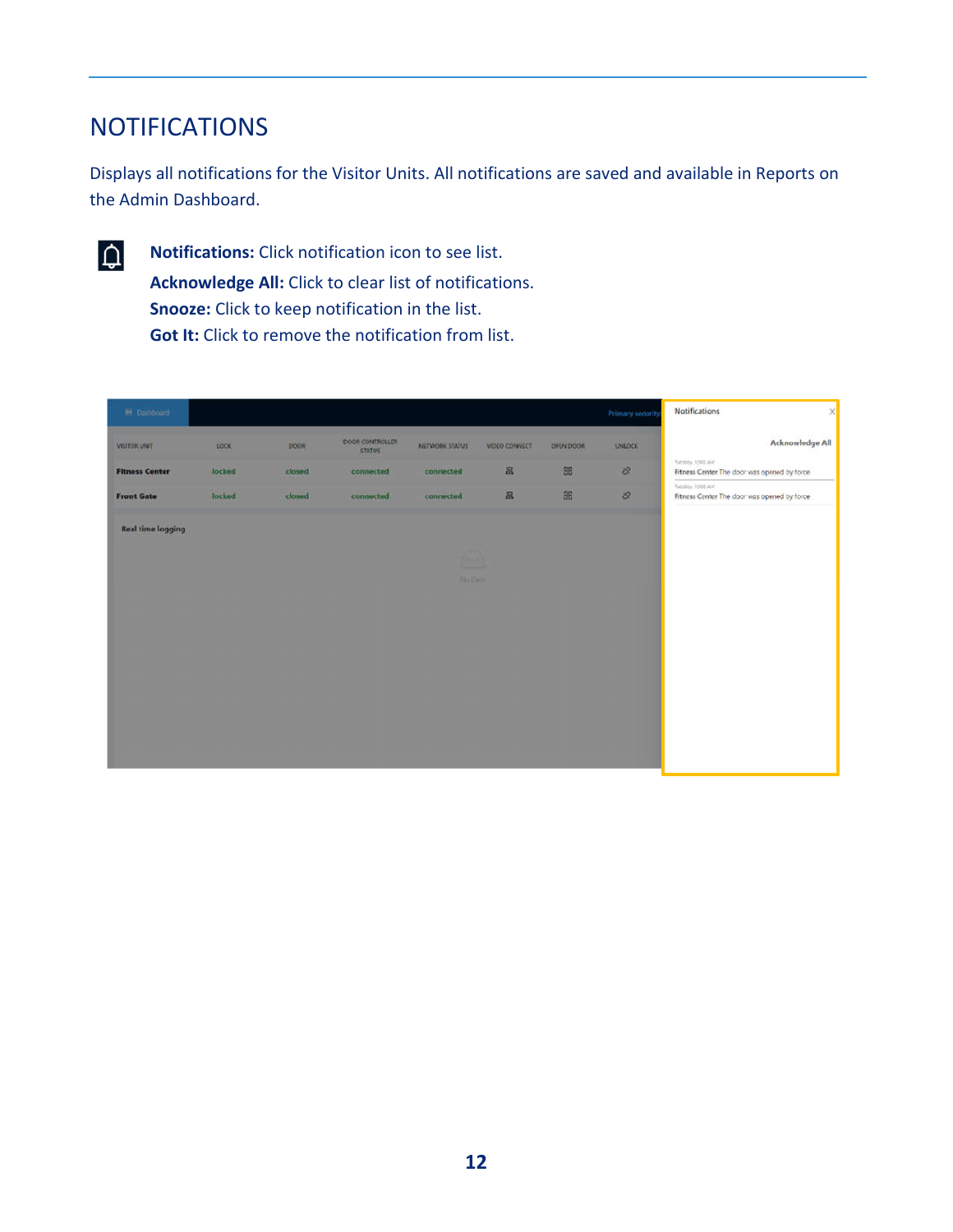# NOTIFICATIONS (CONT.)

| El Dashboard             |        |        |                           |                                                                         |               |               | Primary security: Chris Pryor |              | Redirected to: -<br>Rollover to: Josh Bray | R.<br>لہا       |
|--------------------------|--------|--------|---------------------------|-------------------------------------------------------------------------|---------------|---------------|-------------------------------|--------------|--------------------------------------------|-----------------|
| <b>VISITOR UNIT</b>      | LOCK   | DOOR   | DOOR CONTROLLER<br>STATUS | NETWORK STATUS                                                          | VIDEO CONNECT | OPEN DOOR     | <b>UNLOCK</b>                 | TIMER        | DISABLE VISITOR                            | LOCKDOWN:       |
| <b>Fitness Center</b>    | locked | closed | connected                 | connected                                                               | 呂             | <b>BE</b>     | S.                            | $\mathbb{G}$ | $\mathcal{R}$                              | 6               |
| <b>Front Gate</b>        | locked | closed | connected                 | connected                                                               | 品             | <b>HE</b>     | $\infty$                      | $\circ$      | $\mathcal{R}$                              | 6               |
| <b>Real time logging</b> |        |        |                           | <b>The Visitor Unit Fitness Center</b><br>The door was opened by force. |               |               |                               |              |                                            | Acknowledge All |
|                          |        |        |                           |                                                                         |               | SNOOZE GOT IT |                               |              |                                            |                 |
|                          |        |        |                           |                                                                         |               |               |                               |              |                                            |                 |
|                          |        |        |                           |                                                                         |               |               |                               |              |                                            |                 |
|                          |        |        |                           |                                                                         |               |               |                               |              |                                            |                 |
|                          |        |        |                           |                                                                         |               |               |                               |              |                                            |                 |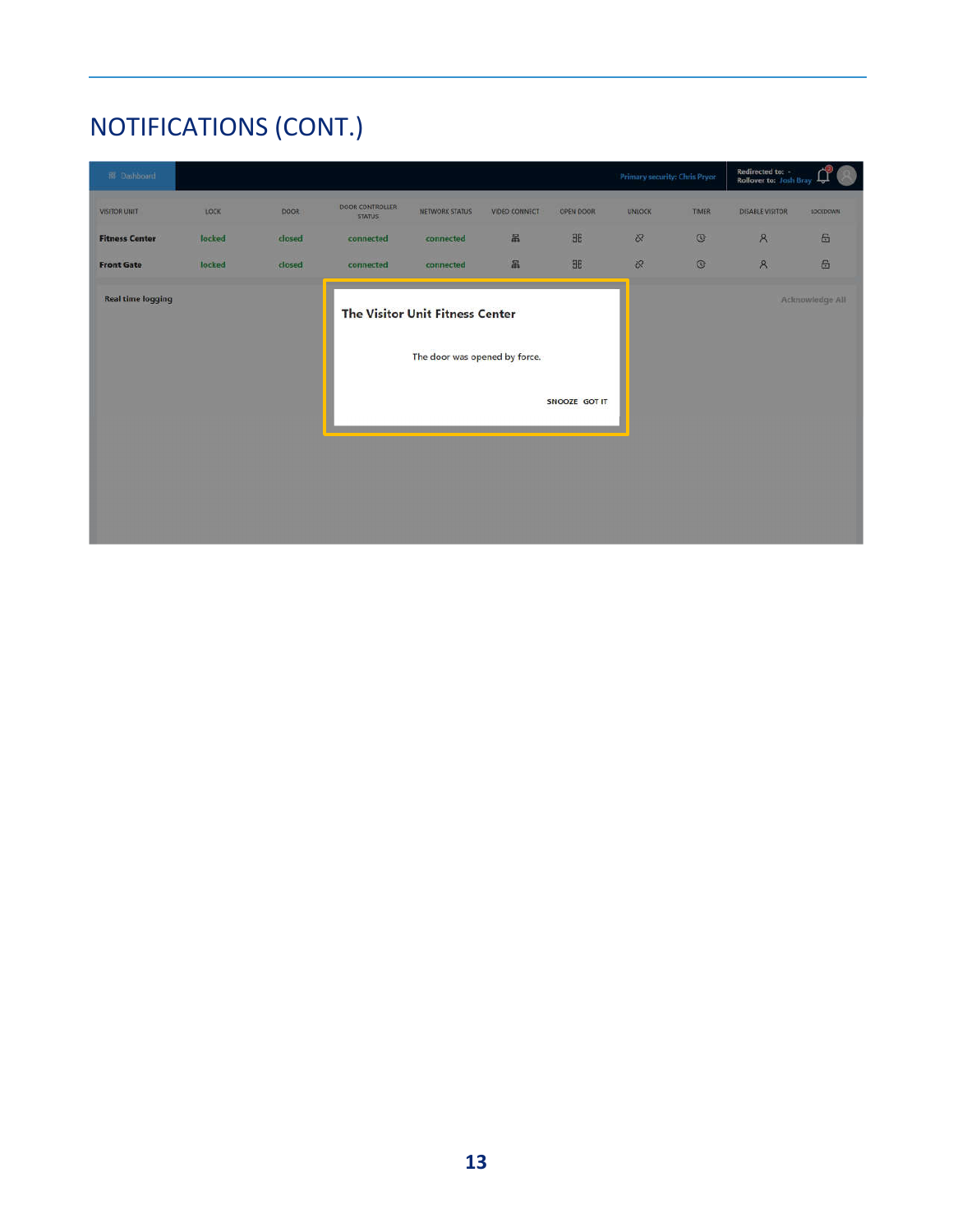### PROFILE

The Profile information is read-only, however, it can be updated in the Company Admins section of the Admin Dashboard. Users can change their password by completing the three fields (Old Password, New Password and New Password Confirmation).

| <b>BB</b> Dashboard          |                        | <b>Primary security: Chris Pryor</b> | Redirected to: -<br>Rollover to: Josh Bray ( |
|------------------------------|------------------------|--------------------------------------|----------------------------------------------|
| <b>Profile</b>               |                        |                                      |                                              |
| E-mail:                      | support@lobibox.com    |                                      |                                              |
| First Name:                  | Chris                  |                                      |                                              |
| Last Name:                   | Pryor                  |                                      |                                              |
| Registration Date:           | 1/25/2021, 10:13:17 AM |                                      |                                              |
| Last Login Date:             | 3/8/2022, 10:04:06 AM  |                                      |                                              |
| Old Password:                | 95                     |                                      |                                              |
| . New Password:              | Ø5                     |                                      |                                              |
| . New Password Confirmation: | $q\bar{q}$             |                                      |                                              |
| Change password              |                        |                                      |                                              |